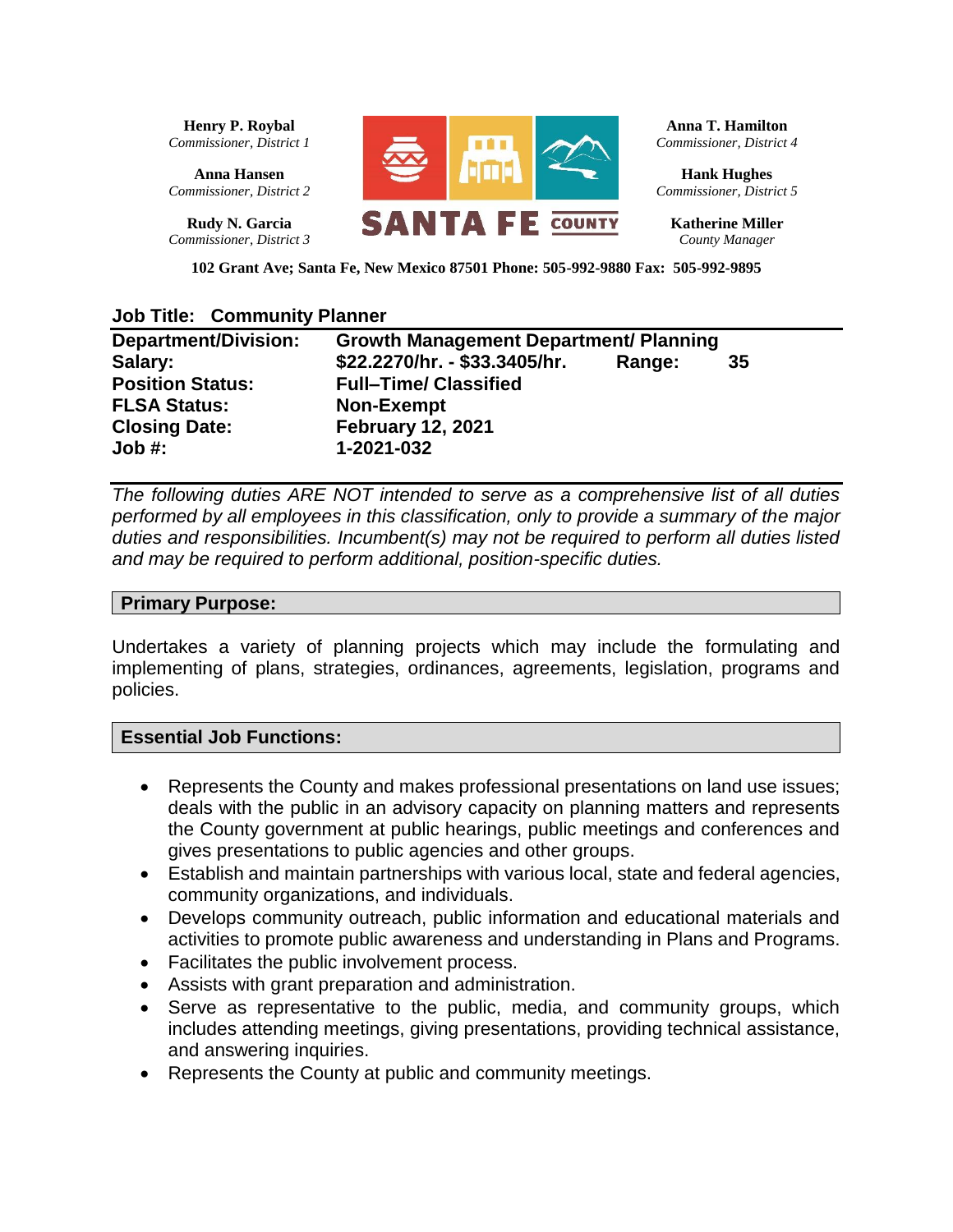- Responsible for the development of resource management plans, master plans, policies and guidelines.
- Prepare project scope and specifications, solicit professional services and evaluate proposals and bids for the development of plans and studies.
- Establish and maintain partnerships with various local, state, federal agencies, and community organizations.
- Provides interpretation and assists the public in understanding of the County Sustainable Growth Management Plan.
- Provides excellent customer service by responding promptly to requests in person, in conversation and in writing.
- Demonstrate professionalism and courtesy in interactions with internal staff and external customers and agencies.

# **For Assignment in Planning Section:**

- Coordinates community planning processes and procedures to develop community plans.
- Maintains and updates the current land use data for Santa Fe County and other user agencies.
- Interprets, maintains and updates the Growth Management Plan.
- Directs the compilation, analysis and projection of future land uses.
- Completes research and proposes recommended solutions to community land use problems.
- Generates and interprets population and growth data.
- Advises the Planning Commission and Board of County Commission on matters involving community planning, ordinance amendments and planning issues.

## **Knowledge / Skills:**

- Experience and knowledge of planning principles and practices.
- Written and graphic presentation skills for preparing reports, plans, and outreach materials.
- Ability to effectively facilitate public meetings and give public presentations.
- Communication skills to effectively work with the public, consultants, and diverse user groups.
- Ability to work productively in a team environment with staff, consultants, and partner organizations.
- Skill with GPS, GIS, Microsoft Access, PageMaker, and Adobe Illustrator (or similar software).
- Analyze, write and edit research studies.
- Ability to create maps, graphics and presentation material; ability to communicate verbally and professionally in public forums; knowledge and skill related to social media and web based outreach.